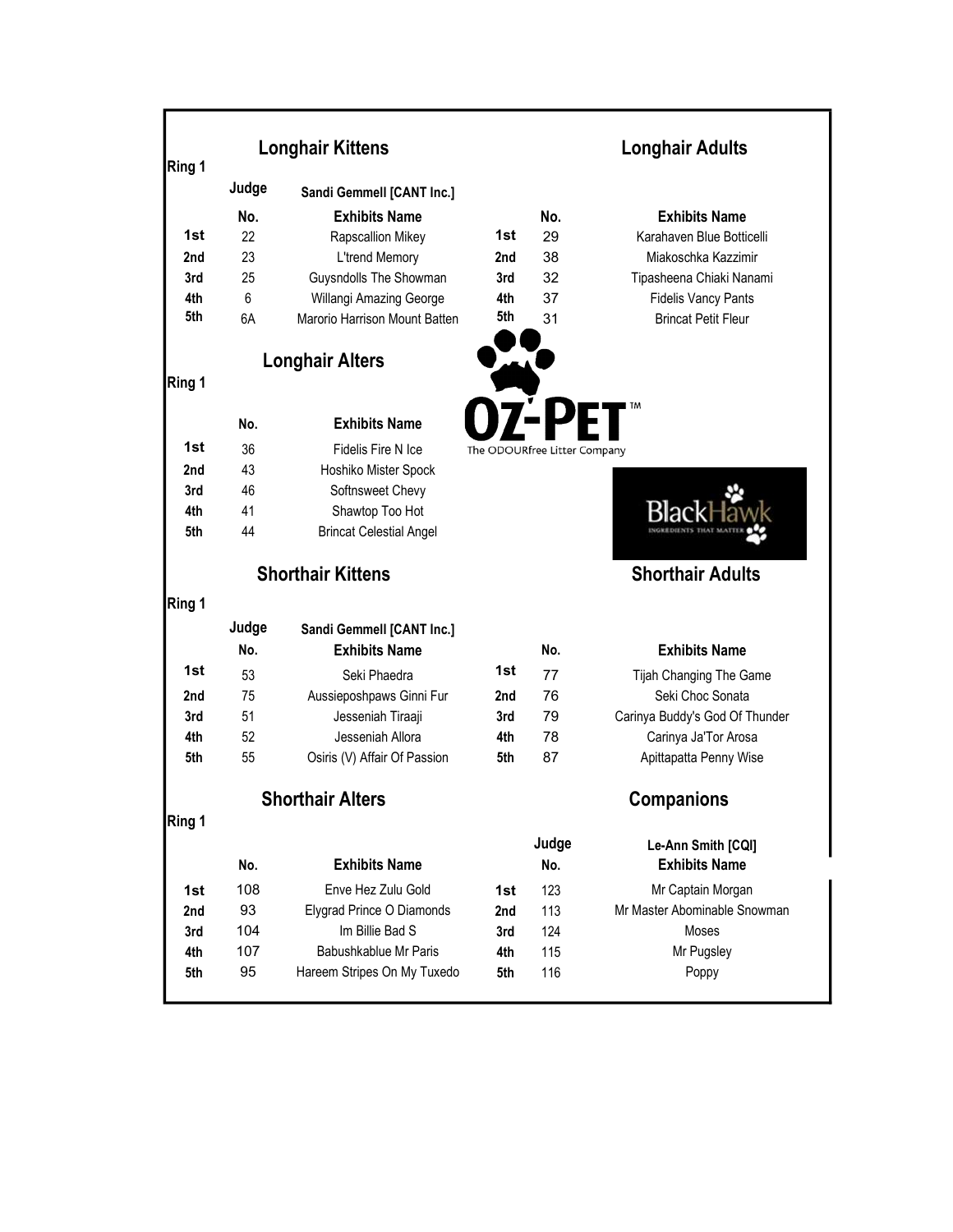| Ring 2 |       | <b>Longhair Kittens</b>          |     | <b>Longhair Adults</b> |                                |  |
|--------|-------|----------------------------------|-----|------------------------|--------------------------------|--|
|        | Judge | <b>Lesley Freemann [FCCV]</b>    |     |                        |                                |  |
|        | No.   | <b>Exhibits Name</b>             |     | No.                    | <b>Exhibits Name</b>           |  |
| 1st    | 25    | Guysndolls The Showman           | 1st | 35                     | Waggy The Patriarch            |  |
| 2nd    | 27    | PoussPouss Nina                  | 2nd | 38                     | Miakoschka Kazzimir            |  |
| 3rd    | 9     | Kenloch Just Animation           | 3rd | 30                     | <b>Brincat Zara</b>            |  |
| 4th    | 22    | Rapscallion Mikey                | 4th | 39                     | Miakoschka Ceciliya            |  |
| 5th    | 3     | Crownjems Bianca Moon            | 5th | 37                     | <b>Fidelis Vancy Pants</b>     |  |
| Ring 2 |       | <b>Longhair Alters</b>           |     |                        |                                |  |
|        |       |                                  |     |                        |                                |  |
|        | No.   | <b>Exhibits Name</b>             |     |                        |                                |  |
| 1st    | 42    | Shakandah Sienna Rose            |     |                        |                                |  |
| 2nd    | 43    | Hoshiko Mister Spock             |     |                        |                                |  |
| 3rd    | 41    | Shawtop Too Hot                  |     |                        |                                |  |
| 4th    | 36    | Fidelis Fire N Ice               |     |                        |                                |  |
| 5th    | 46    | Softnsweet Chevy                 |     |                        |                                |  |
|        |       | <b>Shorthair Kittens</b>         |     |                        | <b>Shorthair Adults</b>        |  |
| Ring 2 |       |                                  |     |                        |                                |  |
|        | Judge | <b>Lesley Freemann [FCCV]</b>    |     |                        |                                |  |
|        | No.   | <b>Exhibits Name</b>             |     | No.                    | <b>Exhibits Name</b>           |  |
| 1st    | 65    | Sabokah Cathmandu                | 1st | 82                     | Yahztak Tomio                  |  |
| 2nd    | 63    | Jovelles Don't Rayne On M'Parade | 2nd | 80                     | Bahati Royal Britannia         |  |
| 3rd    | 57    | Carinya O'Sweet Shaquera         | 3rd | 81                     | Bahati In The Purple           |  |
| 4th    | 54    | Hareem Daisy Duke                | 4th | 79                     | Carinya Buddy's God Of Thunder |  |
| 5th    | 55    | Osiris (V) Affair Of Passion     | 5th | 87                     | Apittapatta Penny Wise         |  |
|        |       | <b>Shorthair Alters</b>          |     | <b>Companions</b>      |                                |  |
| Ring 2 |       |                                  |     |                        |                                |  |
|        |       |                                  |     | Judge                  | Kylie McDonald [CQI]           |  |
|        | No.   | <b>Exhibits Name</b>             |     | No.                    | <b>Exhibits Name</b>           |  |
| 1st    | 105   | Furrkin Just Grin And Bare It    | 1st | 123                    | Mr Captain Morgan              |  |
| 2nd    | 107   | Babushkablue Mr Paris            | 2nd | 114                    | Shelby Clarke                  |  |
| 3rd    | 97    | Salvador Prince Of Dreams        | 3rd | 120                    | Mr Frosty                      |  |
| 4th    | 100   | Bahati Sergeant Pepper           | 4th | 124                    | Moses                          |  |
| 5th    | 102   | Yahztak Misaki                   | 5th | 113                    | Mr Master Abominable Snowman   |  |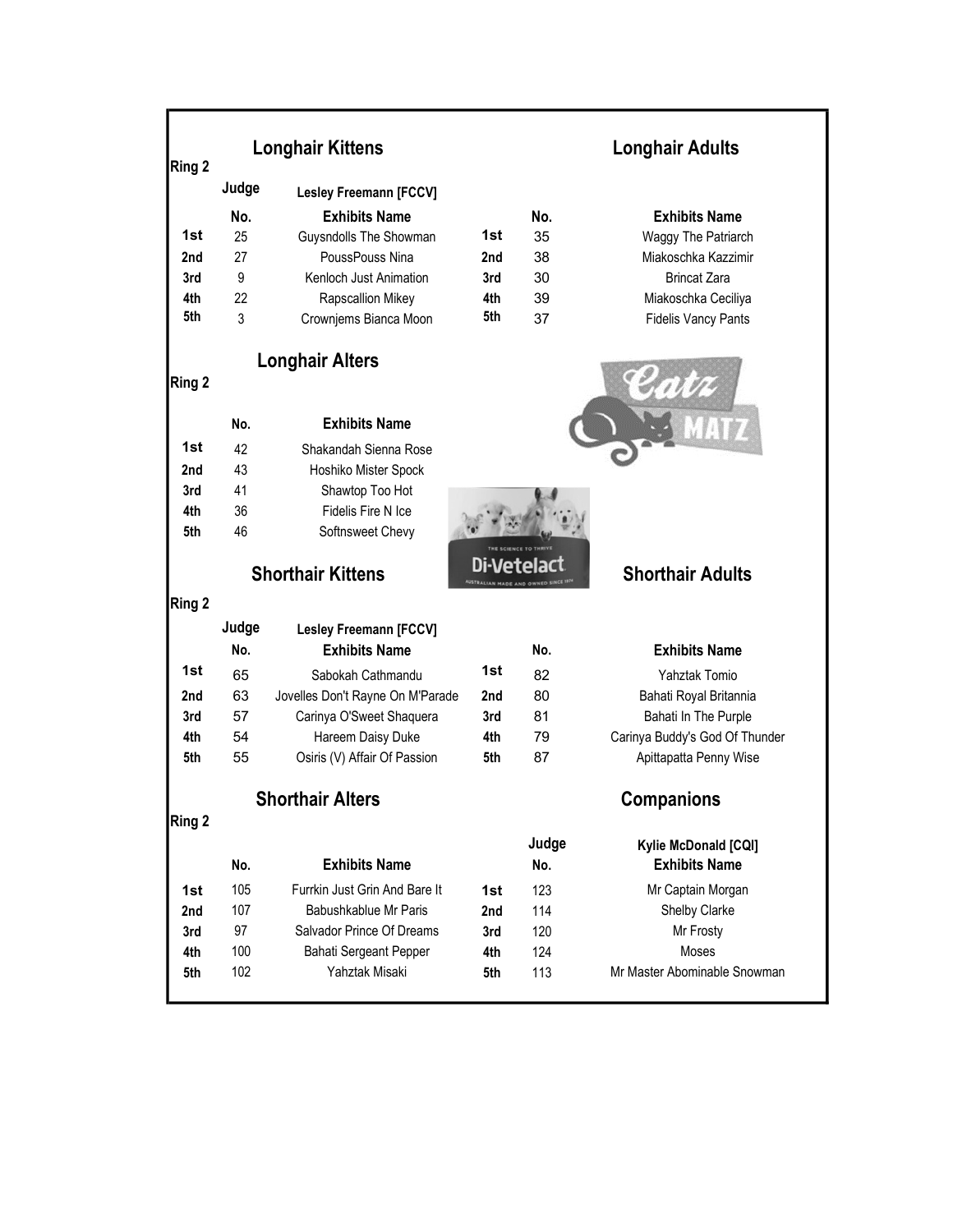| Ring 3 |       | <b>Longhair Kittens</b>        |     | <b>Longhair Adults</b> |                                                |  |
|--------|-------|--------------------------------|-----|------------------------|------------------------------------------------|--|
|        | Judge | Hazel Rossiter [Cats NSW]      |     |                        |                                                |  |
|        | No.   | <b>Exhibits Name</b>           |     | No.                    | <b>Exhibits Name</b>                           |  |
| 1st    | 20    | Tipasheena Dressed For Success | 1st | 33                     | <b>Wroxton Phantom</b>                         |  |
| 2nd    | 22    | Rapscallion Mikey              | 2nd | 29                     | Karahaven Blue Botticelli                      |  |
| 3rd    | 5     | Shawtop Hazy Dreamz            | 3rd | 37                     | <b>Fidelis Vancy Pants</b>                     |  |
| 4th    | 24    | <b>Fidelis The Magistrate</b>  | 4th | 32                     | Tipasheena Chiaki Nanami                       |  |
| 5th    | 8     | Cojeen Kiss And Repeat         | 5th | 38                     | Miakoschka Kazzimir                            |  |
|        |       | <b>Longhair Alters</b>         |     |                        |                                                |  |
| Ring 3 |       |                                |     |                        |                                                |  |
|        | No.   | <b>Exhibits Name</b>           |     |                        |                                                |  |
| 1st    | 36    | Fidelis Fire N Ice             |     |                        | <b>Genetic Pet Care</b>                        |  |
| 2nd    | 46    | Softnsweet Chevy               |     |                        |                                                |  |
| 3rd    | 41    | Shawtop Too Hot                |     |                        |                                                |  |
| 4th    | 43    | Hoshiko Mister Spock           |     |                        | chemical                                       |  |
| 5th    | 42    | Shakandah Sienna Rose          |     |                        | <b>FSSENTIALS</b>                              |  |
|        |       | <b>Shorthair Kittens</b>       |     |                        | <b>Shorthair Adults</b>                        |  |
| Ring 3 |       |                                |     |                        |                                                |  |
|        | Judge | Hazel Rossiter [Cats NSW]      |     |                        |                                                |  |
|        | No.   | <b>Exhibits Name</b>           |     | No.                    | <b>Exhibits Name</b>                           |  |
| 1st    | 52    | Jesseniah Allora               | 1st | 82                     | Yahztak Tomio                                  |  |
| 2nd    | 67    | Sabokah Count On Me            | 2nd | 92                     | Hareem Angel In White                          |  |
| 3rd    | 55    | Osiris (V) Affair Of Passion   | 3rd | 77                     | Tijah Changing The Game                        |  |
| 4th    | 57    | Carinya O'Sweet Shaquera       | 4th | 83                     | Yahztak Tam No Rairakku Oji                    |  |
| 5th    | 61    | Jovelles Risky Business        | 5th | 79                     | Carinya Buddy's God Of Thunder                 |  |
|        |       |                                |     |                        | Companions                                     |  |
| Ring 3 |       |                                |     | Judge                  |                                                |  |
|        | No.   | <b>Exhibits Name</b>           |     | No.                    | <b>Ben Dyett [QFA]</b><br><b>Exhibits Name</b> |  |
| 1st    | 105   | Furrkin Just Grin And Bare It  | 1st | 116                    | Poppy                                          |  |
| 2nd    | 102   | Yahztak Misaki                 | 2nd | 123                    | Mr Captain Morgan                              |  |
| 3rd    | 98    | Carinya Lil M.Ozzie Battler    | 3rd | 114                    | Shelby Clarke                                  |  |
| 4th    | 97    | Salvador Prince Of Dreams      | 4th | 120                    | Mr Frosty                                      |  |
|        | 93    | Elygrad Prince O Diamonds      |     |                        |                                                |  |